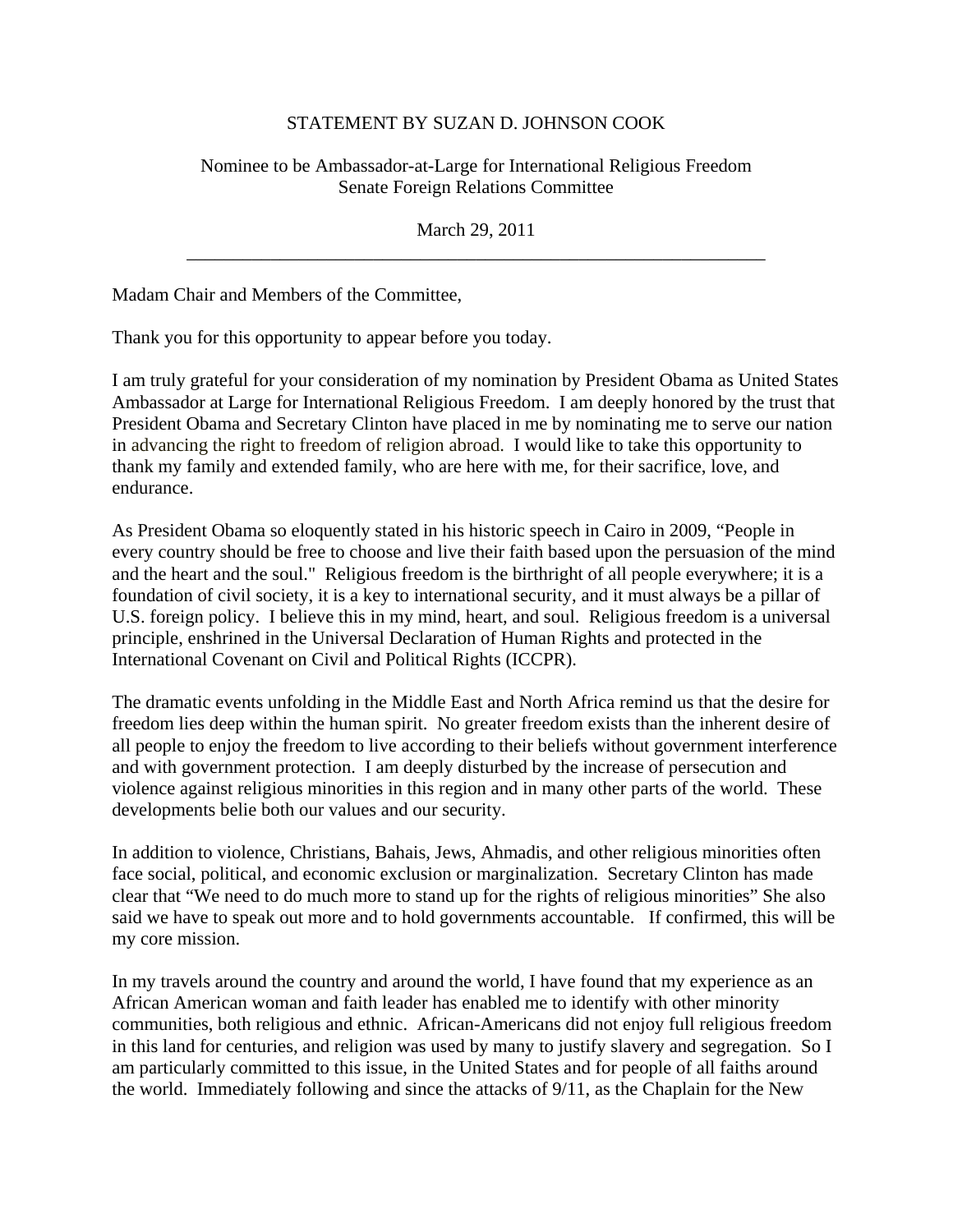York City Police Department, I have been called upon to aid many citizens from many faiths and diverse national backgrounds.

We were tragically reminded just weeks ago that the universal value of religious freedom is not embraced by all. The March 2 assassination of Shahbaz Bhatti, Pakistan's Minister for Minority Affairs, and a courageous champion for religious freedom, is a painful reminder that our challenge is not easy. It requires an unwavering commitment to support those around the world who are risking their lives to stand up for religious freedom. President Obama paid tribute to Minister Bhatti with these words: "Minister Bhatti fought for and sacrificed his life for the universal values that Pakistanis, Americans and people around the world hold dear – the right to speak one's mind, to practice one's religion as one chooses, and to be free from discrimination based on one's background or beliefs."

If confirmed, I will carry out the full Congressional mandate as established in the IRF Act, in letter and in spirit, including serving as the principal advisor to the President and the Secretary of State on religious freedom. I will bring bold leadership to advance and defend religious freedom abroad. I will ensure the integrity of the annual International Religious Freedom Report to Congress and draw on these reports, while engaging governments and societies on the importance of respecting and protecting religious communities and safeguarding the right of individuals to believe or not believe. If confirmed, I will press for the timely and appropriate designation of Countries of Particular Concern (CPCs) and Presidential Actions, a critical tool to motivate progress on religious freedom. I will seek to expand training of diplomats on religious freedom. I will use program resources to implement projects that address systemic issues challenging religious freedom -- including blasphemy, apostasy, and the right to change one's religion.

The life and professional background I offer this position is unique. My international experiences have particularly shaped my perspectives and brought me to this point. I have been privileged to enjoy a range of experiences in bringing people of different faiths together to achieve common objectives -- including religious freedom and respect for people of other faiths and beliefs. I have traveled to five continents to engage Muslims, Catholics, Orthodox Christians, Protestants, Jews, and practitioners of several other spiritual traditions. I have led interfaith delegations to Israel, Jordan, and Egypt, and throughout the Caribbean. I worked with World Vision, in Ruschlikon, Switzerland, in its efforts to combat global poverty. I have traveled to Zimbabwe and South Africa to meet with Zulu faith leaders to promote religious freedom and tolerance. As a young woman, I worked with Operation Crossroads Africa, and participated in a cross-cultural exchange with spiritual groups in Ghana.

If confirmed, I will engage government and religious leaders, as well as grass-roots faith-based communities around the world, which have enormous impact on cultivating a climate more receptive to religious freedom in difficult places. As a religious leader myself, I would like to bring this perspective and use my skills and experience to encourage diverse religious communities to jointly defend and advance religious freedom and foster a climate of mutual respect.